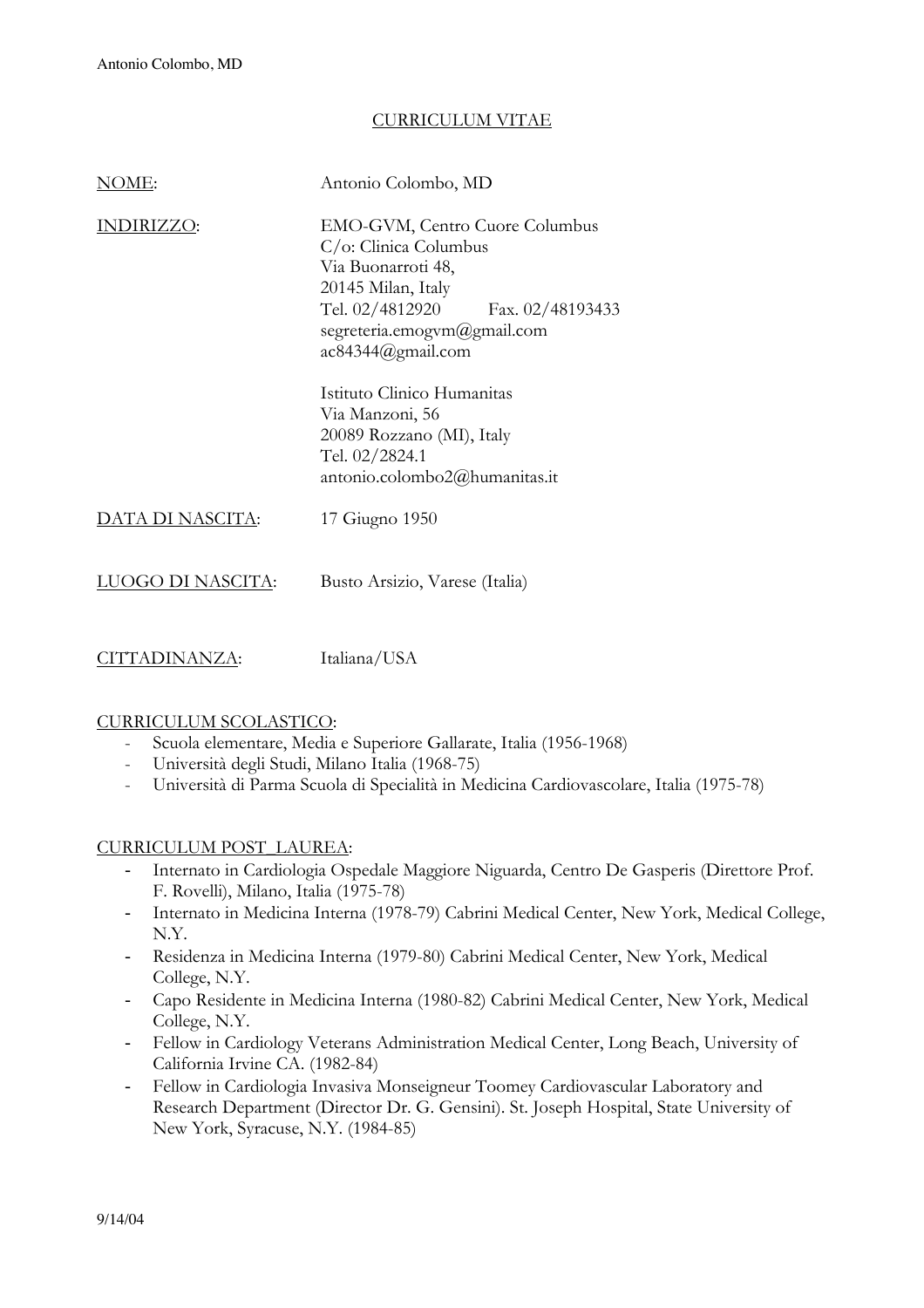## INCARICHI RICOPERTI:

- Direttore Reparto e Cliniche di Cardiologia Veterans Administration Medical Center, Long Beach, CA. (1985-86)
- Direttore Associato Laboratorio di Cateterismo Cardiaco, Veterans Administration Medical Center, Long Beach, CA. (1985-86)
- Direttore della Ricerca in Angioplastica, Lenox Hill Hospital, New York (1996-Aug. 2004)
- Consulente per la Emodinamica Ospedale Maggiore, Policlinico, Milano, Italia (titolo n.672 del 27 April 1999)
- Visiting Assistant Professor of Medicine, Columbia University Hospital, New York (Settembre 2004-Dicembre 2017)
- Primario Emodinamica e Cardiologia Interventistica, Istituto Scientifico San Raffaele, Milano, Italia (1998-Dicembre 2018)
- Membro Consiglio Superiore della Sanità (2014-Dicembre 2018)
- Coordinatore Laboratori di Emodinamica Gruppo GVM, Maria Cecilia Hospital, Cotignola, Ravenna, Italia (Dicembre 2018-Dicembre 2020)

# INCARICHI ATTUALI:

- Direttore Laboratorio di Cateterismo, Clinica Columbus, Milano, Italia (1986)
- Attending Cardiologist, Stamford Medical Hospital, Stamford, CT (2013)
- Attending Cardiologist, Columbia Presbyterian Medical Center, New York, NY (2015)
- Collaboratore Senior Consultant, Istituto Clinico Humanitas, Rozzano (MI) (2021)
- Professore di Cardiologia, Università Istituto Clinico Humanitas, Pieve Emanuele, Milano (2021)

# POSIZIONI ACCADEMICHE:

- Instructor in Medicina, New York Medical College (1981-82)
- Assistant Professor in Medicina University of California, Irvine (1982-1988)
- Visiting Professor Cleveland Clinic Foundation (1995)
- Professor of Clinical Medicine New York University, New York (1996 2004)
- Visiting Professor, University of Belgrade, School of Medicine, Belgrade, Yu (2003)
- Visiting Assistant Professor of Medicine, Columbia University Hospital, New York (Settembre. 2004-oggi)
- Professore straordinario a tempo determinato, Malattie dell'Apparato Cardiovascolare e dell'Apparato Respiratorio, Univeristà Vita-Salute, Ospedale San Raffaele, Milano (2015- 2018)
- Professore di Cardiologia, Università Istituto Clinico Humanitas, Pieve Emanuele, Milano (2021)

# COMITATI:

- Presidente Cardiopulmonary Resuscitation Committee, Long Beach VA Hospital (1985-86)
- Membro Mortality and Morbidity Committee, Long Beach VA Hospital (1985-86)

# CERTIFICAZIONI:

- Specialista in Malattie dell'Apparato Cardiovascolare, Università di Parma, Italia (1978)
- American Board of Internal Medicine (1982)
- American Board of Cardiovascular Diseases (1985)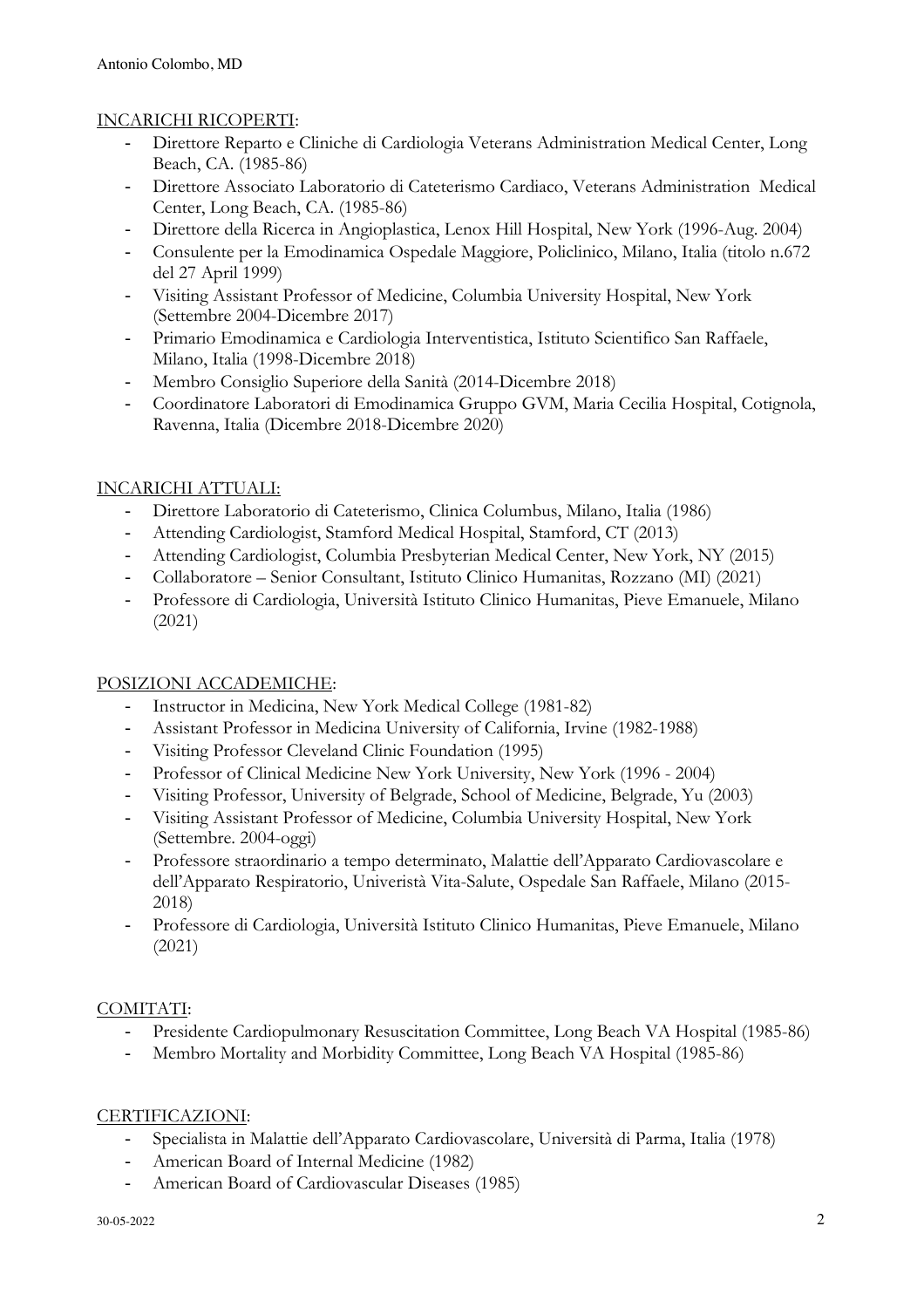American Board of Interventional Cardiology (1999)

## LICENZE MEDICHE:

- Abilitazione alla Professione Medica , 1976
- New York State License No. 145397, April 3, 1981
- California State License No. 38502, June 14, 1982
- Connecticut State Licence No. 052568, November 19, 2013

## SOCIETA' PROFESSIONALI:

- Membro dell'American Medical Association
- Membro dell'American College of Physicians
- Fellow di Council on Clinical Cardiology, American Heart Association
- Fellow di American College of Cardiology
- Fellow di American College of Chest Physicians
- Master Interventionalist of the Society for Cardiovascular Angiography and Interventions
- Membro di "Working Group on Coronary Circulation" of the European Society of Cardiology
- Fellow di European Society of Cardiology
- Fellow Honorario di Russian Society of Interventional Cardioangiology
- Membro di American Heart Association and American Stroke Association
- Membro Onorario of the Russian Scientific Society of Interventional Radiology and Endovascular Surgery
- Fellow del Gruppo Italiano di Cardiologia Invasiva (GISE)

### RICONOSCIMENTI:

- Summa Cum Laude at M.D. Graduation
- Migliore Medico Residente per l'Insegnamento Cabrini Medical Center, N.Y., N.Y. (1981)
- Premio alla Ricerca Clinica 1994, Thoraxcenter Erasmus University, Rotterdam, The Netherlands
- Premio alla Carriera al X Congresso TCT, Washington D.C, October 7-11, 1998.
- Elite Reviewer 2005 al Journal of he American College of Cardiology
- Ethica Winner 2010, EuroPCR, Paris, May 26-29, 2010
- Andreas Gruentzig Lecture on Interventional Cradiology, European Society of Cardiology, August 29, 2010
- Elite Reviewer 2012 of the Journal of the American College of Cardiology
- Legends of CV Medicine, American College of Cardiology, Chicago, March 2012
- Master of the Masters 2013, TCTAP Award 2013, Seoul, Korea, April 23-26, 2013
- Chien Foundation Award for Outstanding Lectureship & Lifetime Achievement in PCI, CIT 2014 in partenership with TCT, Shanghai, China, March 20-23, 2014

# FINANZIAMENTI:

- Ricercatore Principale in VA Rag Proposal: "A treadmill study of the efficacy of thrombolytic therapy in patients with unstable angina." Grant Veterans Administration 70,000 \$ (1985)
- Finanziamento FIRB per 750.000 € per la "Valutazione della iniezione di cellule midollari per il trattamento della angina refrattaria" (2004).